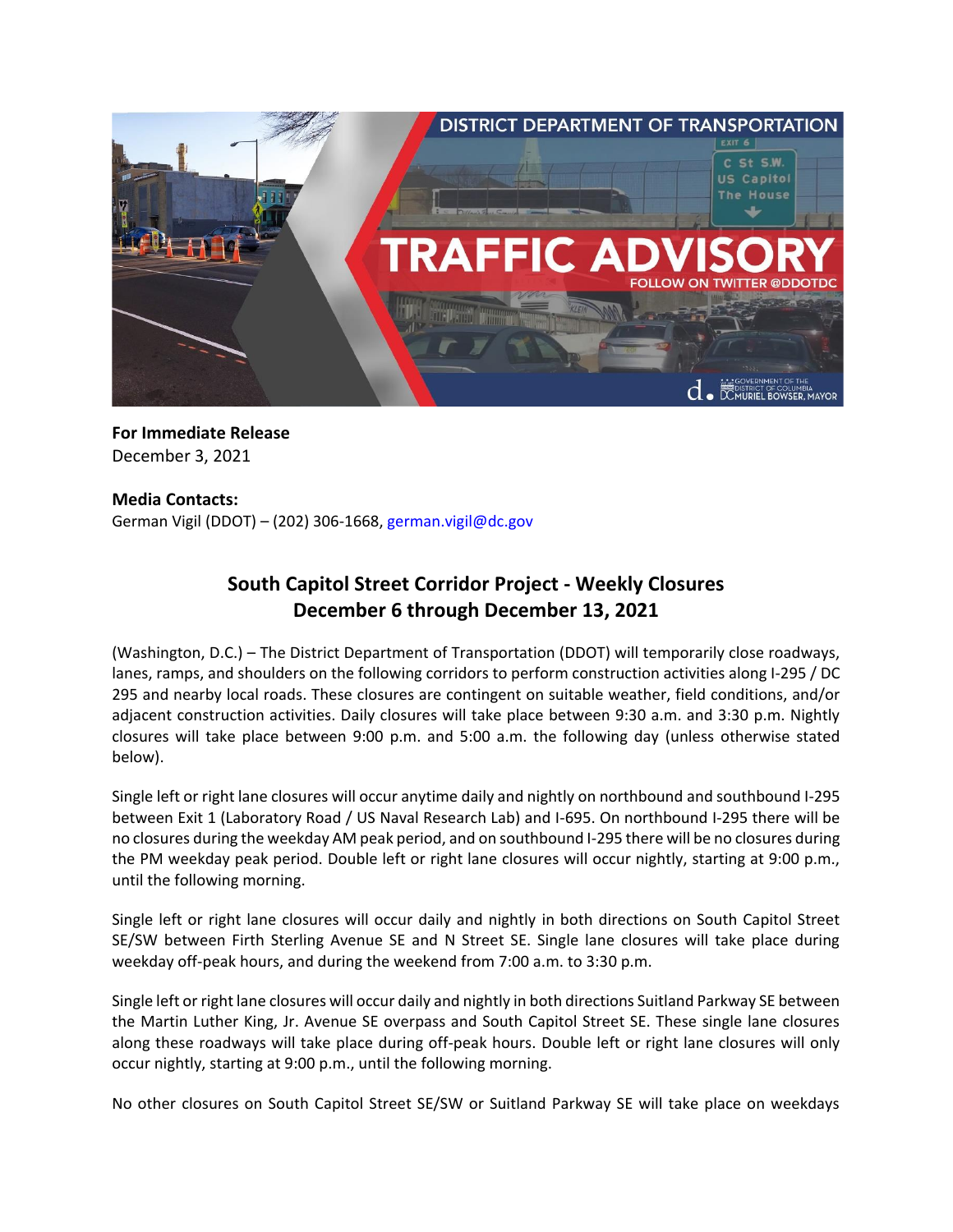between 5:00 a.m. and 9:30 a.m. and between 3:30 p.m. and 9:00 p.m.

Daily and nightly single lane closures will also occur anytime during off-peak hours on Firth Sterling Avenue SE, and Howard Road SE. Daily and nightly single lane closures will also occur anytime on Potomac Avenue SE/SW, Half Street SW, Barry Road SE, St. Elizabeths Avenue SE, R St. SW and Malcolm X Avenue SE.

The following full ramp closures will also occur during off-peak hours:

- Exit 4 from I-295 Northbound (South Capitol Street / Suitland Parkway)
- Exit 4 from I-295 Southbound (South Capitol Street / Suitland Parkway)
- I-295 Northbound On-ramp from northbound Firth Sterling Avenue SE

Suitland Parkway between South Capitol Street SE and Firth Sterling Avenue SE will be closed nights between 9:00 p.m. and 5:00 a.m. the following morning on Monday, December 6 and Tuesday, December 7 for bridge construction. When Suitland Parkway is fully closed, Firth Sterling Avenue SE, South Capitol Street SE, and Howard Road SE will remain open to all traffic. A marked detour will be in place during these closures.

#### **TEMPORARILY CLOSED:** Suitland Pkwy. and I-295 SB Exit 4, Ramp A - Use Ramp B to Detour eastbound Suitland Parkway to/from South **Capitol Street** SE via Firth **Sterling Ave,** SB S. Capitol ST SW NB S. Capitol ST SE SE Exit to NB I-295 is **OPEN to traffic**  $\ddot{\mathbf{Q}}$ WB Suitland Pitwy Firth Sterling Ave SE **Traffic on WB** Suitland Parkway will continue on southbound Traffic on ramp to South Capitol Street, SB1-295 **Firth Sterling** NB1-295 Nationals Park, and Downtown will Ave SE., then keep right onto Suitland Parkway, north on S south on Firth Sterling Ave SE., then Capitol St. SE north on S Capitol St. SE

#### **Suitland Parkway Full Closure & Detour**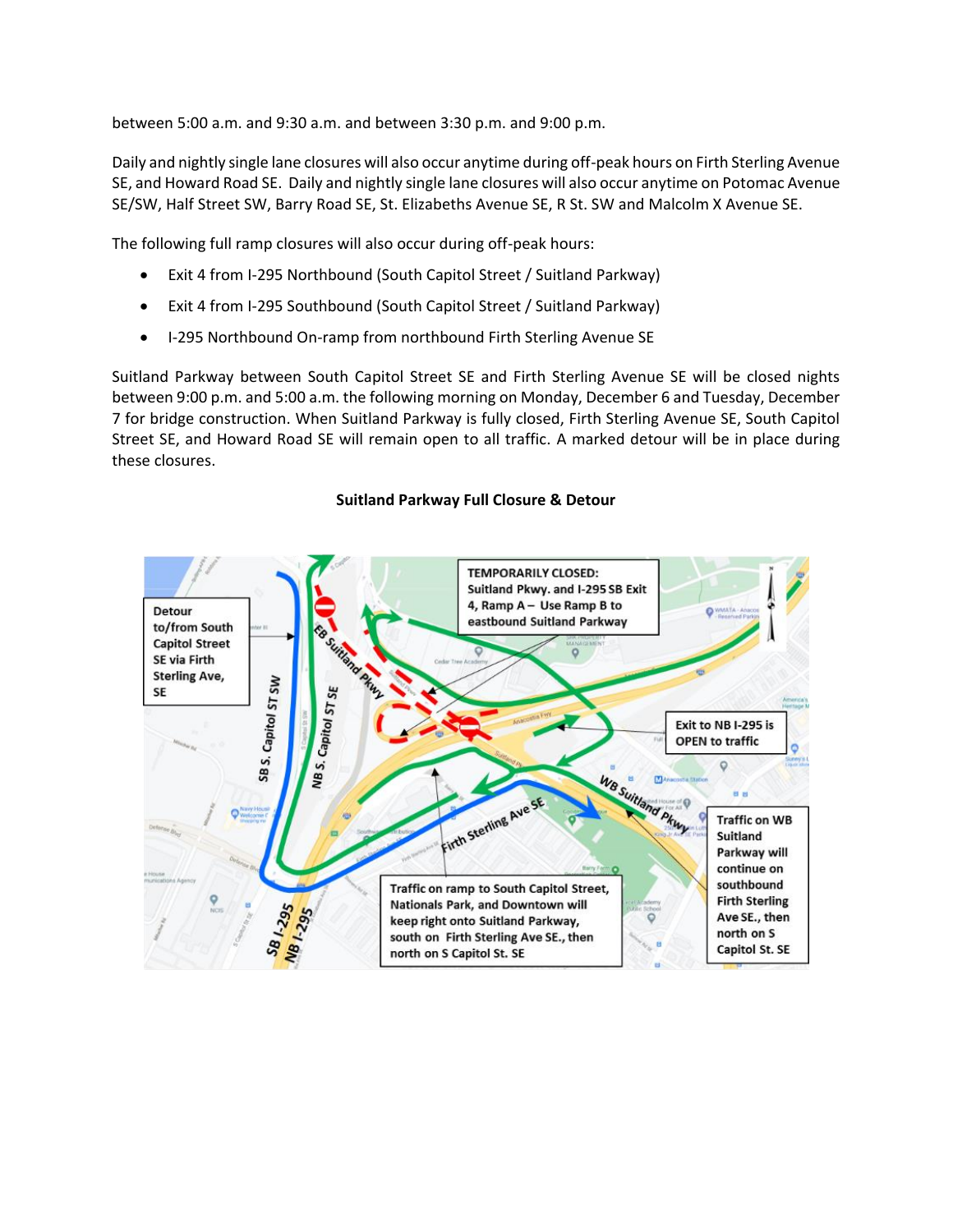Howard Road SE between the WMATA Parking garage and Firth Sterling Avenue SE will be closed from 9:00 p.m. to 5:00 am the following morning on December 8 and December 9, 2021 for bridge construction. Pedestrian access will be continuously maintained. Access to and from the WMATA Parking Garage will be continuously maintained. When Howard Road SE is fully closed, Suitland Parkway SE will remain open to all traffic. A marked detour will be in place during these closures.



## **Howard Road SE Closure & Detour**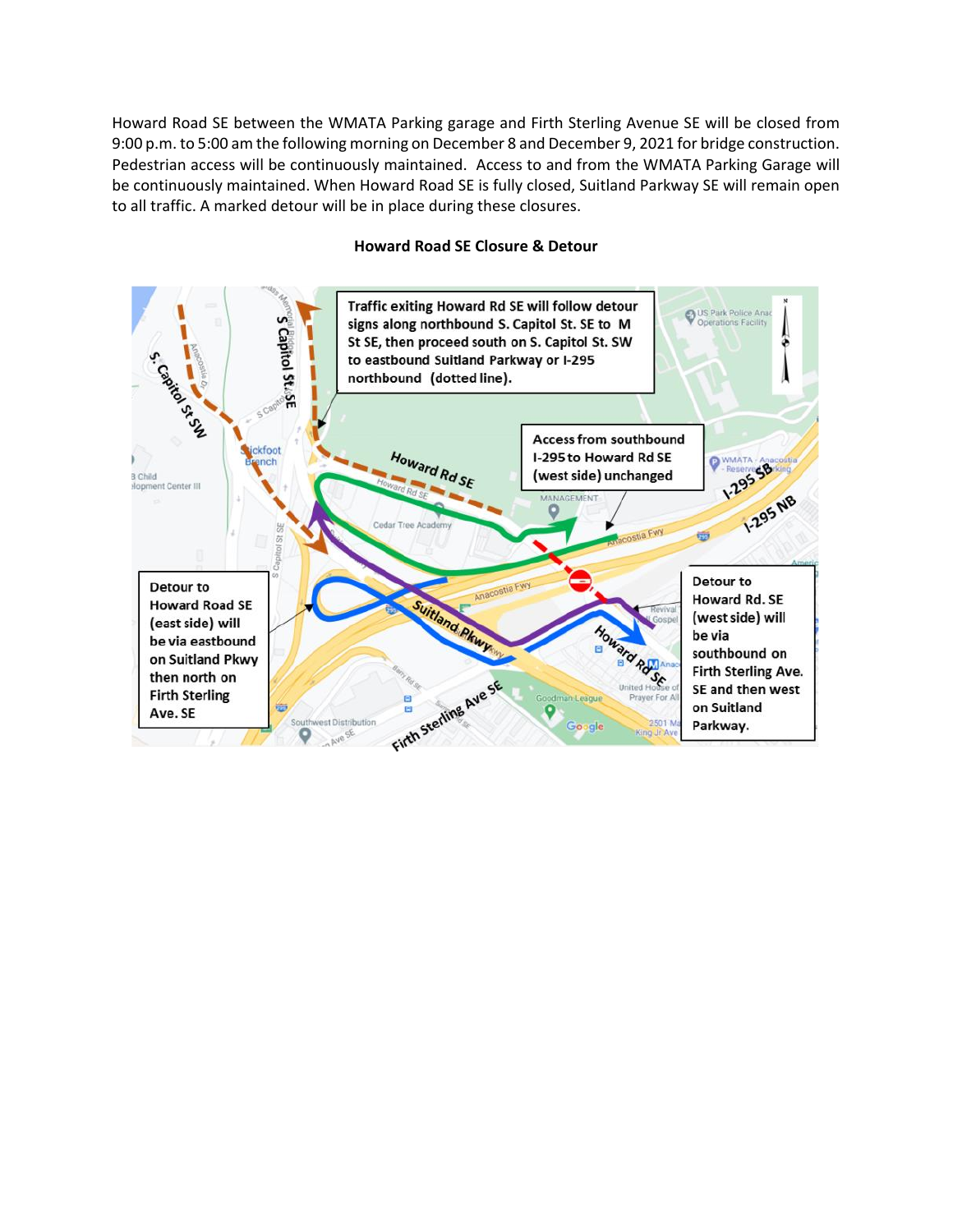Eastbound Suitland Parkway between Firth Sterling Avenue SE and MLK Jr Avenue SE will be closed from 3:00 a.m. to 11.00 a.m. on December 11, 2021 for re-construction. A marked detour will be in place during these closures.



# **Eastbound Suitland Parkway Closure & Detour**

These closures are required for construction activities associated with the following DDOT projects: